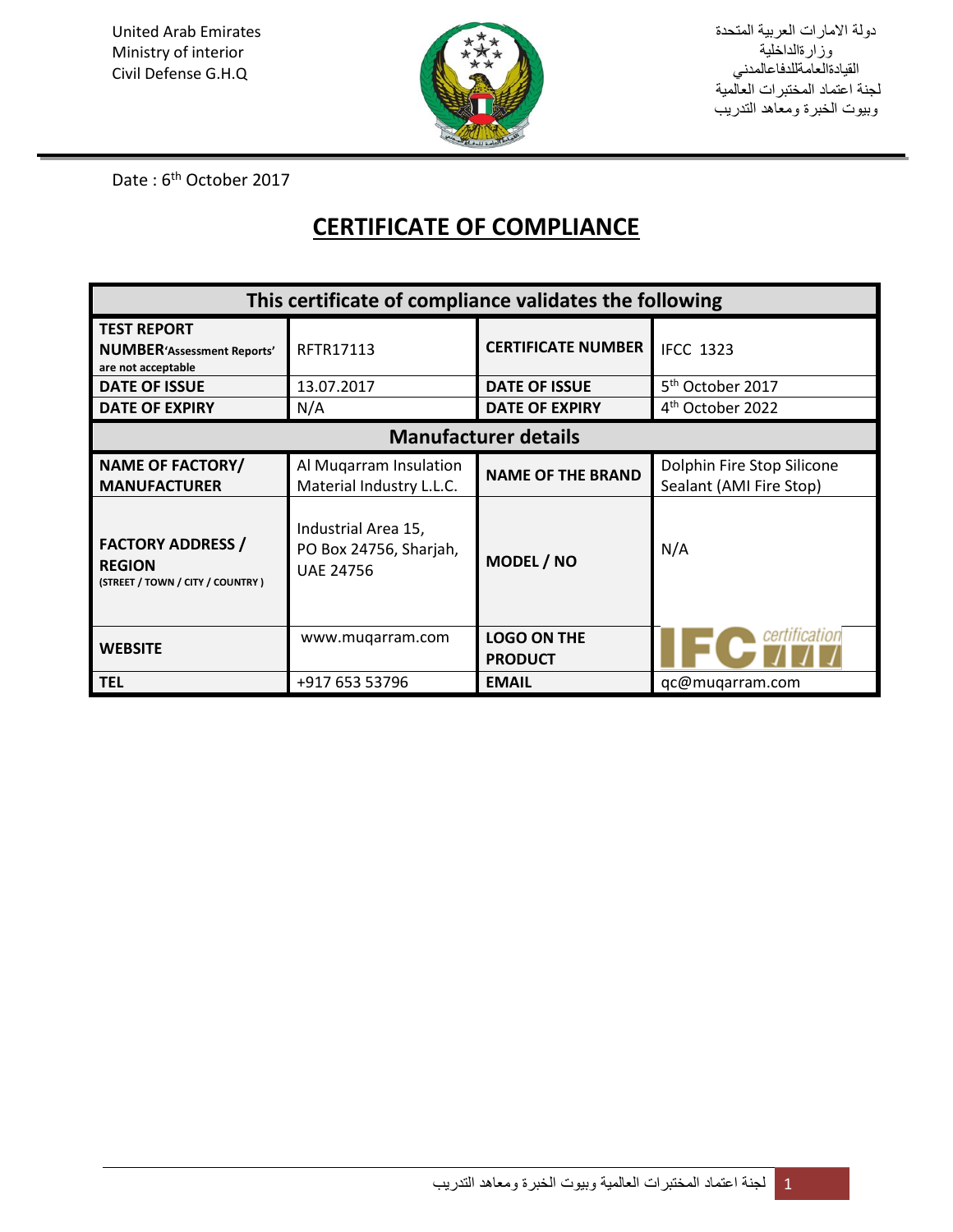

دولة االمارات العربية المتحدة وزارةالداخلية القيادةالعامةللدفاعالمدني لجنة اعتماد المختبرات العالمية وبيوت الخبرة ومعاهد التدريب

| <b>Product Details From Test Report</b>                                                                                                                               | <b>ReferenceTest</b><br><b>Report page</b><br><b>NO</b>                                                                                                                                                                                                                                                                                                                                                                                                                                                                                                                                                                                                                                                                                                                                                                                                                                                                                                                                                  |              |
|-----------------------------------------------------------------------------------------------------------------------------------------------------------------------|----------------------------------------------------------------------------------------------------------------------------------------------------------------------------------------------------------------------------------------------------------------------------------------------------------------------------------------------------------------------------------------------------------------------------------------------------------------------------------------------------------------------------------------------------------------------------------------------------------------------------------------------------------------------------------------------------------------------------------------------------------------------------------------------------------------------------------------------------------------------------------------------------------------------------------------------------------------------------------------------------------|--------------|
| <b>DESCRIPTION OF THE</b><br><b>PRODUCT</b><br><b>(TECHNICAL DETAILS FROM TEST</b><br>REPORT, SUCH AS ACTUAL FIRE<br>RATINGS/DIMENSIONS/THICKNESS/<br>SENSITIVITYETC) | DOLPHIN - Fire Stop Silicone Sealant.                                                                                                                                                                                                                                                                                                                                                                                                                                                                                                                                                                                                                                                                                                                                                                                                                                                                                                                                                                    | Page 2 of 12 |
| <b>TEST STANDARD</b><br>(SUCH AS ASTM/BS EN/ DNETC)                                                                                                                   | Tested in conformity with the general requirements of standards<br>EN1363-1 :2012 with substitute or additional methods of standard<br>EN1363-2:1999 and the particular requirements of standard<br>EN1366-4: 2006+A1:2010 "Fire Resistance tests for service<br>installations - Part 4: Linear joint seals.                                                                                                                                                                                                                                                                                                                                                                                                                                                                                                                                                                                                                                                                                             | Page 2 of 12 |
| <b>TEST DESCRIPTION</b>                                                                                                                                               | Dolphin - Fire Stop Silicone sealant was applied to the metal<br>surfaces and aerated concrete surfaces. Between the metal surface<br>and supporting construction ceramic wool was used in accordance<br>with EN1366-4 + A1:2010 standard. The thickness of the metal was<br>8mm. The supporting construction was supplied by the test<br>laboratory (Efectis Era Avrasya) consisted of aerated concrete<br>blocks which have a density of 650kg/m3 and thickness of 200mm.<br>Joint Details:-<br>Aerated concrete - vertical joints:<br>Joint width<br>:10, 15, 25, 30, 40 mm<br>Joint length :900 mm<br>Mild steel angle - mild steel angle with cement mortar bedding:<br>Width of joints: 25 mm<br>Joint length: 900mm<br>The fire test was conducted according to EN 1366-4:2006+A1:2010.<br>The heating of the furnace followed the standard curve, as<br>specified in EN 1363-1:2012.<br>The target overpressure in the furnace was 15Pa at centre of<br>lowest located joint (at 1.45 m height). | Page 2 of 12 |
| <b>SPECIFICATION OF TEST</b><br><b>SPECIMENS</b>                                                                                                                      | <b>Sealant</b><br>Type: DOLPHIN - Fire Stop Silicone Sealant<br>Nominal Density: 1.20+/-0.02g/cm3<br><b>Backing Materials</b><br>Type: Ceramic Wool<br>Measured Density: 130kg/m3<br>Type: Stone Wool<br>Measured Density: 146kg/m3<br>Type: Polyethylene Rod<br>Nominal Density: 29.13 kg/m3 for 15mm diameter                                                                                                                                                                                                                                                                                                                                                                                                                                                                                                                                                                                                                                                                                          | Page 3 of 12 |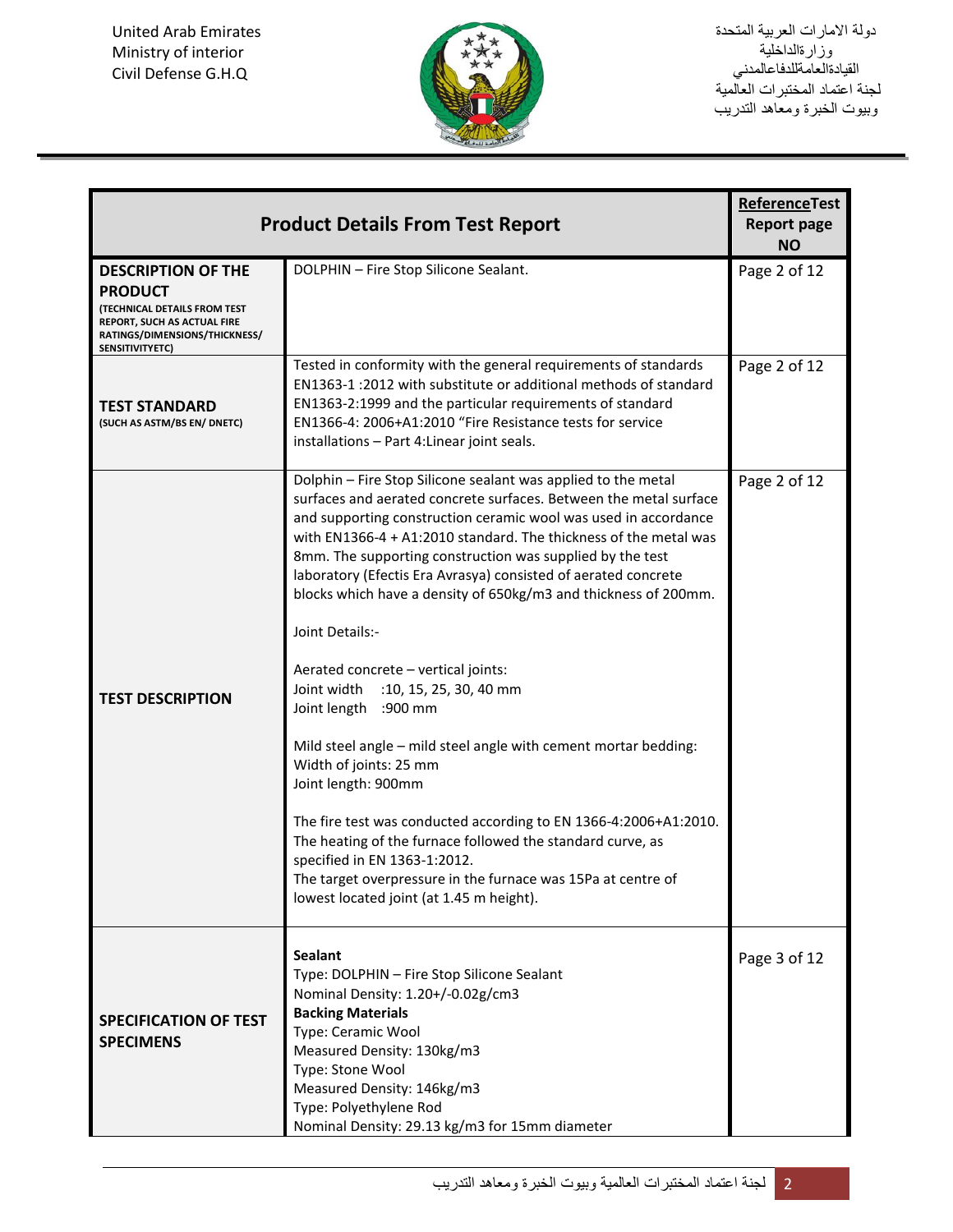United Arab Emirates Ministry of interior Civil Defense G.H.Q t]



|                                                                                                                                                                                                                                                                                                                                                                       | Nominal Density: 15.37 kg/m3 for 25mm diameter<br>Nominal Density: 32.28 kg/m3 for 40mm diameter<br>Type: Galvanised steel angle                                                                                                                                                                                                                                                                                                       |              |  |
|-----------------------------------------------------------------------------------------------------------------------------------------------------------------------------------------------------------------------------------------------------------------------------------------------------------------------------------------------------------------------|----------------------------------------------------------------------------------------------------------------------------------------------------------------------------------------------------------------------------------------------------------------------------------------------------------------------------------------------------------------------------------------------------------------------------------------|--------------|--|
|                                                                                                                                                                                                                                                                                                                                                                       | Thickness: 8 mm<br>8 specimens were tested as follows:-<br>Gap Joint Orientation Supporting<br>Backing Sealant Backing<br>Construction Material Depth<br>Width Depth<br>Depth<br>$(mm)$ $(mm)$<br>(mm)<br>(mm)                                                                                                                                                                                                                         |              |  |
|                                                                                                                                                                                                                                                                                                                                                                       | 1. 10<br>200 Vertical<br>AC-AC<br><b>CW</b><br>10<br>25<br>2.10<br>10<br>25<br>200 Vertical<br>AC-AC<br><b>SW</b><br>200 Vertical<br>25<br>3. 15<br>AC-AC<br><b>SW</b><br>15<br>15<br>200 Vertical<br><b>PE</b><br>15<br>15<br>AC-AC<br>4.<br>5. 20<br>200 Vertical<br>20<br>$\overline{\phantom{a}}$<br>Steel-Steel<br>Metal<br>6.30<br>200 Vertical<br>AC-AC<br>SW.<br>30<br>25<br>7. 25<br>200 Vertical AC-AC<br>25<br>25<br>PE Rod |              |  |
|                                                                                                                                                                                                                                                                                                                                                                       | 8.40<br>200 Vertical<br>40<br>AC-AC<br>40<br>PE Strip<br>AC: Aerated concrete, SW: Stone Wool, CW: Ceramic Wool,<br>PE: Polyethylene Foam<br>After installation the specimens were allowed to condition for 29<br>days.                                                                                                                                                                                                                |              |  |
| <b>TEST RESULT</b><br>(SUCH AS PASSED CRITERIA /<br>COMPLIED TO__/<br>DURATION___/OBSERVATION___/ETC)                                                                                                                                                                                                                                                                 | Integrity all specimens 240 mins<br>Insulation for each sample listed below:-<br>240 mins<br>1.<br>240 mins<br>2.<br>3.<br>240 mins<br>145 mins<br>4.<br>36 mins<br>5.<br>229 mins<br>6.<br>167 mins<br>7.<br>8.<br>240 mins                                                                                                                                                                                                           | Page 6 of 12 |  |
| PRODUCT APPLICATION<br><b>GUIDELINE</b><br>(END USE)<br>(CLEARLY STATE THE END USE WITH<br>SPECIFIC APPLICATION, SUCH AS<br><b>EXACT FIRE RATING/TO BE INSTALLED</b><br>IN___/TO BE INSTALLED AT____/TO BE<br>CONNECTED WITH /TO BE<br>INSTALLED WITH___ ETC ALONG WITH<br>ANY WARNINGS SUCH AS NOT TO BE<br>USED IN_/NOT TO BE INSTALLED<br>AT / NOT TO BE INSTALLED | Orientation - Test orientation B was tested; vertical linear joints in<br>a vertical test construction. The test results only apply to the same<br>orientation.<br>Any significant deviation with respect to size, constructional<br>details, load stresses, edge or end conditions other than those<br>allowed under the field of direct application in the relevant test<br>method is not covered by the test report.                | Page 6 of 12 |  |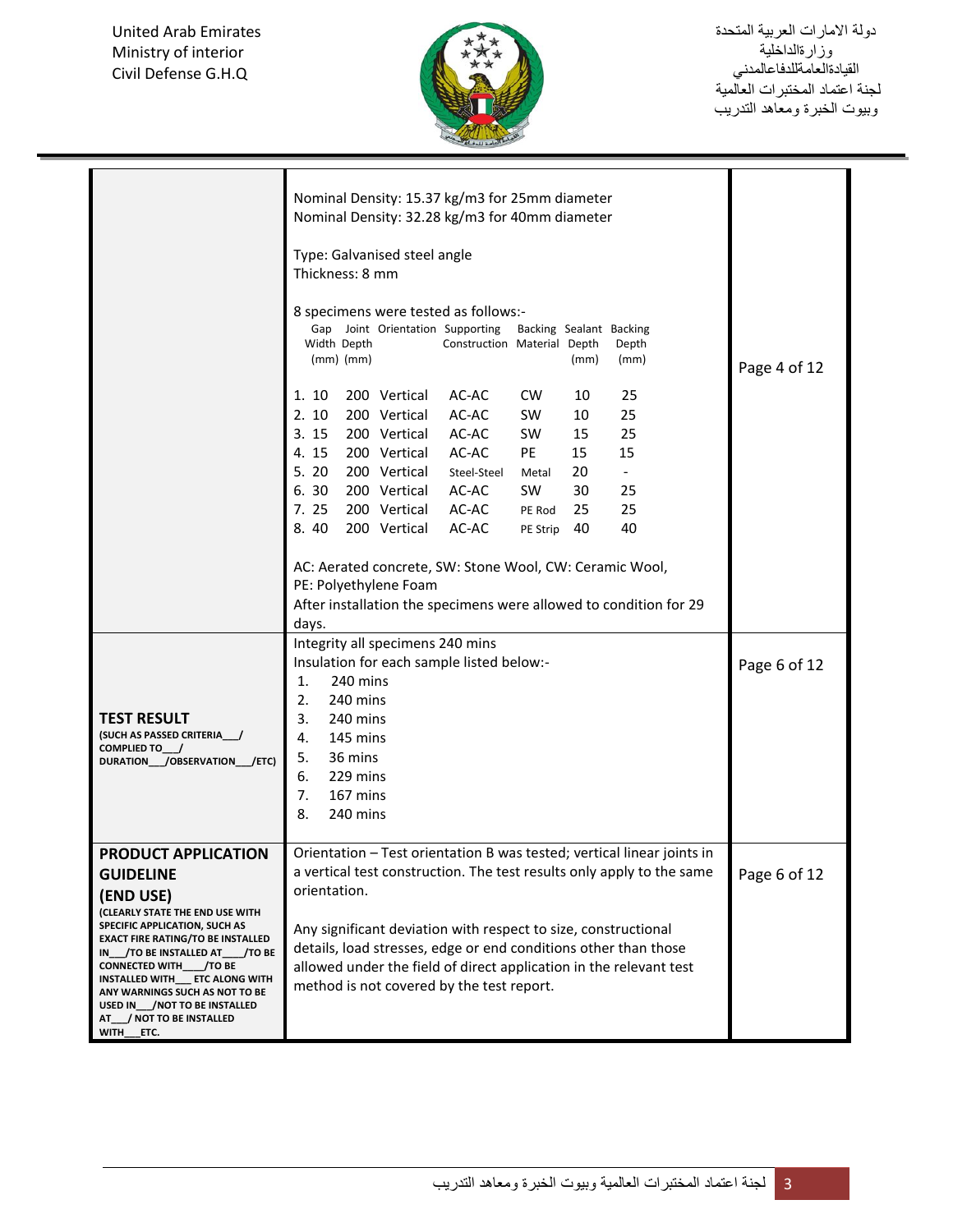

| <b>Laboratory and Certification body details</b>                                                                                                                   |                                                                            |                                                                                                                                       |                                                                                                                  |
|--------------------------------------------------------------------------------------------------------------------------------------------------------------------|----------------------------------------------------------------------------|---------------------------------------------------------------------------------------------------------------------------------------|------------------------------------------------------------------------------------------------------------------|
| <b>NAME OF</b><br><b>CERTIFICATION BODY</b>                                                                                                                        | <b>IFC Certification</b>                                                   | <b>NAME OF TEST FACILITY</b>                                                                                                          | <b>EFECTIS ERA AVRASYA</b>                                                                                       |
| <b>CERTIFICATION BODY</b><br><b>ADDRESS / REGION</b><br>(STREET / TOWN / CITY / COUNTRY)                                                                           | 20 Park Street, Princes<br>Risborough,<br>Buckinghamshire. HP27<br>9AH, UK | <b>TEST FACILITY ADDRESS</b><br>/ REGION<br>(STREET / TOWN / CITY / COUNTRY)                                                          | <b>TOSB TAYSAD Organize</b><br>Sanayi Bölgesi<br>1.Cadde 15.Yol No:1<br>Sekerpinar-Çayirova<br>Kocaeli<br>Turkey |
| <b>WEBSITE</b>                                                                                                                                                     | www.ifccertification.com                                                   | <b>WEBSITE</b>                                                                                                                        | www.efectis.com                                                                                                  |
| <b>TEL</b>                                                                                                                                                         | +44 (0)1844 275500                                                         | <b>TEL</b>                                                                                                                            | +90 262 658 16 62                                                                                                |
| <b>EMAIL</b>                                                                                                                                                       | info@ifccertification.com                                                  | <b>EMAIL</b>                                                                                                                          | onur.dag@efectis.com                                                                                             |
| <b>ACCREDITED BY</b><br><b>(NAME OF ACCREDITATION BODY WHICH</b><br><b>ISSUED ACCREDITATION TO THE</b><br><b>CERTIFICATION BODY, ALONG WITH</b><br><b>WEBSITE)</b> | <b>UKAS</b><br>(United Kingdom<br><b>Accreditation Service)</b>            | <b>ACCREDITED BY</b><br>(NAME OF ACCREDITATION BODY WHICH<br><b>ISSUED ACCREDITATION TO</b><br>THELABORATORY, ALONG WITH WEBSITE)     | Turkak                                                                                                           |
| <b>AS PER</b><br><b>(STANDARD TO WHICH THE</b><br><b>CERTIFICATION BODYIS ACCREDITEDTO)</b>                                                                        | ISO/IEC 17065                                                              | <b>AS PER</b><br><b>(STANDARD TO WHICH YOUR</b><br><b>ORGANIZATION IS ACCREDITED TO)</b>                                              | ISO/IEC 17025                                                                                                    |
| <b>VALIDITY</b><br>(EXPIRY DATE OF CERTIFICATION<br><b>BODYACCREDITATION)</b>                                                                                      | N/A                                                                        | <b>VALIDITY</b><br>(EXPIRY DATE OF LABORATORY<br><b>ACCREDITATION)</b>                                                                | 12 <sup>th</sup> April 2021                                                                                      |
| <b>REFERENCE NUMBER:</b><br>(CERTIFICATION BODY ACCREDITATION<br>REFERENCE NUMBER TO VERIFY ON THE<br><b>ACCREDITOR'S WEBSITE)</b>                                 | <b>IFCC</b> accreditation No.<br>0175                                      | <b>REFERENCE NUMBER:</b><br><b>(THE LABORATORY ACCREDITATION</b><br>REFERENCE NUMBER TO VERIFY ON THE<br><b>ACCREDITOR'S WEBSITE)</b> | AB-0556-T                                                                                                        |
| certification<br><b>CERTIFICATION MARK</b>                                                                                                                         |                                                                            |                                                                                                                                       |                                                                                                                  |